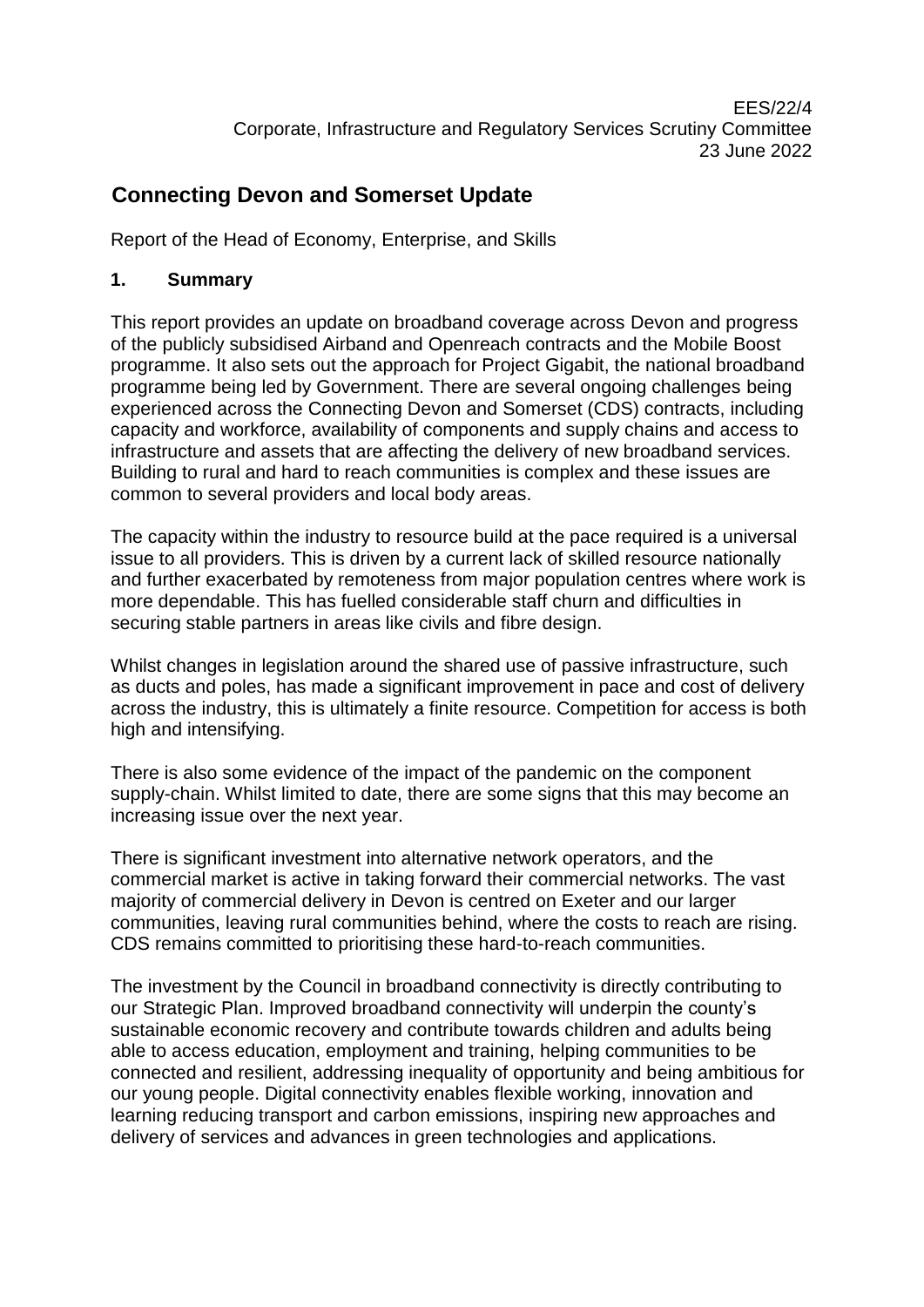# **2. Background**

The Connecting Devon and Somerset programme (CDS) is a partnership of local authorities, established to deliver improved broadband across the region, focusing on where the commercial sector have no credible plans to deliver. It is the largest programme of its kind in England and has delivered connectivity to more homes and businesses than any other broadband programme in England, according to the Department for Digital, Culture, Media and Sport (DCMS). It is also one of the most cost-effective programmes in England with costs per premise in the lowest quartile nationally, as assessed by Building Digital UK (BDUK).

To date 352,120 homes and businesses in Devon now have access to superfast broadband, with over 160,410 of these having access to superfast broadband as a direct result of investment by the public sector through CDS. Take-up of CDS funded broadband services is nearly 73.92% compared with a national average of 61.4%, an increase of circa 4% over the last quarter, according to BDUK. The Connecting Devon and Somerset programme is expected to deliver an £800 million boost to the regional economy set out in the UK Broadband Impact Study by SQW.

The CDS programme is supported with funding from the DCMS, the EU's European Regional Development Fund, the Rural Development Programme for England, the Heart of the Southwest Local Enterprise Partnership and local authorities, including Devon County Council's contribution of £3.043 million, which is included in the current 2022/23 capital programme subject to cabinet approval of budget brought forward form 2021/22. Somerset County Council is the accountable body, and the programme works very closely with Building Digital UK (BDUK).

### **3. Update on Broadband Coverage and Contract Performance**

### **a) Coverage**

Across Devon there are 410,800 premises. CDS has enabled 160,410 to benefit from a superfast service, and 191,710 have been delivered to by a commercial provider. The proportion of superfast broadband delivered by CDS in Devon is higher than central Government estimates for public sector contributions. The live contracts being operated by Airband and Openreach will deliver connections to an additional 34,745 premises, and the private sector are building a further 15,000 connections. All live contracts are in delay, but it is anticipated that 97.82% of homes and businesses will have a superfast or gigabit capable service by the end of 2024 (401,880 premises).

### **b) Openreach and Airband Contracts Update**

The Openreach contract is an extension to the Phase 1 Contract. Thanks to the high level of take up of broadband services under this contract CDS is re-investing a £6 million public dividend to fund this fibre extension. This is made possible through the Government's Gainshare agreement with Openreach, under which increasing takeup of broadband delivered through the first phase of the CDS programme generates additional funds for reinvestment in new broadband networks. The programme is targeting in the main hard to reach rural communities. The contract is delivering full fibre connections to just over 2,000 premises across Devon and Somerset, of which 1,305 are in Devon.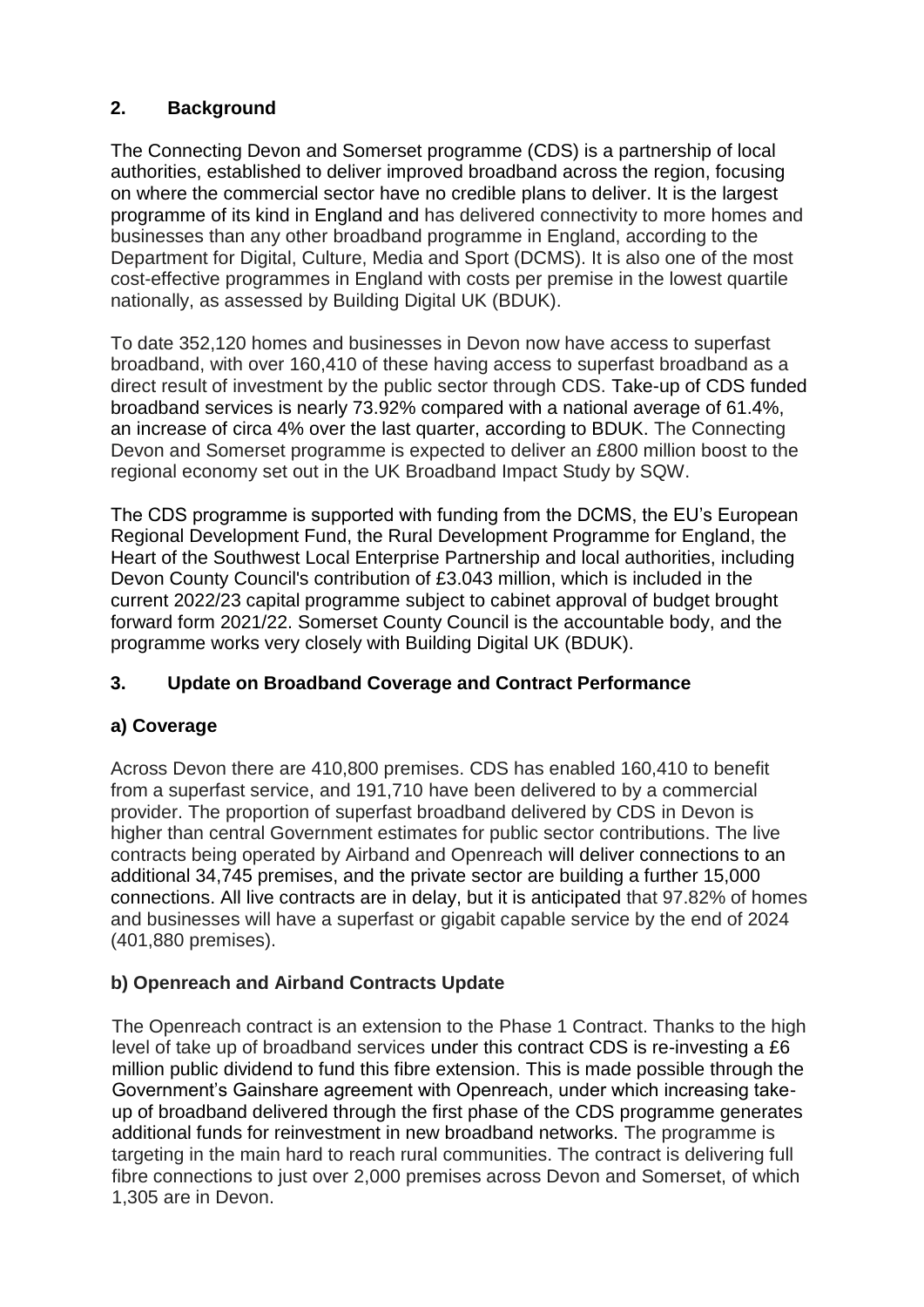All community "clusters" have now been designed and surveyed and build is underway in 13 areas. To date 125 premises have been served and a further 567 are in build.

Openreach have confirmed that the programme is in delay, however, a remedial plan is being agreed to complete the build. The overall completion date is being extended by 12 months.

Airband are delivering across Devon, under three live contracts. A previous contract to connect over 5000 premises in Dartmoor and Exmoor National Parks has been completed. On average they are completing between 75 – 130 km of fibre per month. Across the contracts by the end of 2022, they are targeting connecting over 12,500 premises and completing 1000km of fibre, to reach 15 further community clusters across all their contracts in Devon, and one contract in Somerset.

Airband have been undertaking a rolling programme of marketing and engagement across Devon. This includes running a series of webinars with communities and attending parish council meetings. They have been driving take up for new fibre services through a range of activity, including advertising on petrol pumps, online adverts such as on Facebook and Right Move and have concession stands in key locations, such as Morrisons in Teignmouth. This activity is leading to a number of registrations and expressions of interest in their broadband services.

#### i) Lot 4 – North Western Devon

This contract is delivering 17,974 premises with a superfast service. To date it has delivered more than 11,700 premises using a fixed wireless solution, and the second phase of the programme has migrated to a full fibre solution. To date 2,166 further homes have been served by Airband, with ca. 4,000 remaining in build or in the process of being designed and surveyed.

As with Openreach, this contract has been delayed, as reported to Scrutiny previously. Ongoing issues and challenges are still being encountered, including labour and workforce and the contract is now scheduled to complete by December 2024. Key issues and challenges have been switching to deliver a full fibre network, securing skilled fibre design partners, workforce and capacity - allied with recruitment and retention. These retention issues have impacted on continuity and the ability to maintain a consistent approach. This, in turn, can impact on the company's ability to meet its milestones and could reduce its ability to draw down subsidy.

Other factors of significance include difficulties sometimes in securing critical wayleaves and the volume of queries arising from the need to inject new telegraph poles. Additionally, there is a clear challenge around the sheer volume of permits that DCC Highways need to approve to allow the work to proceed and Airband's capacity to provide the authority with sufficient quality traffic management proposals to secure those approvals. Progress has been made in most of these areas, including the recent recruitment of a new senior design and build management team.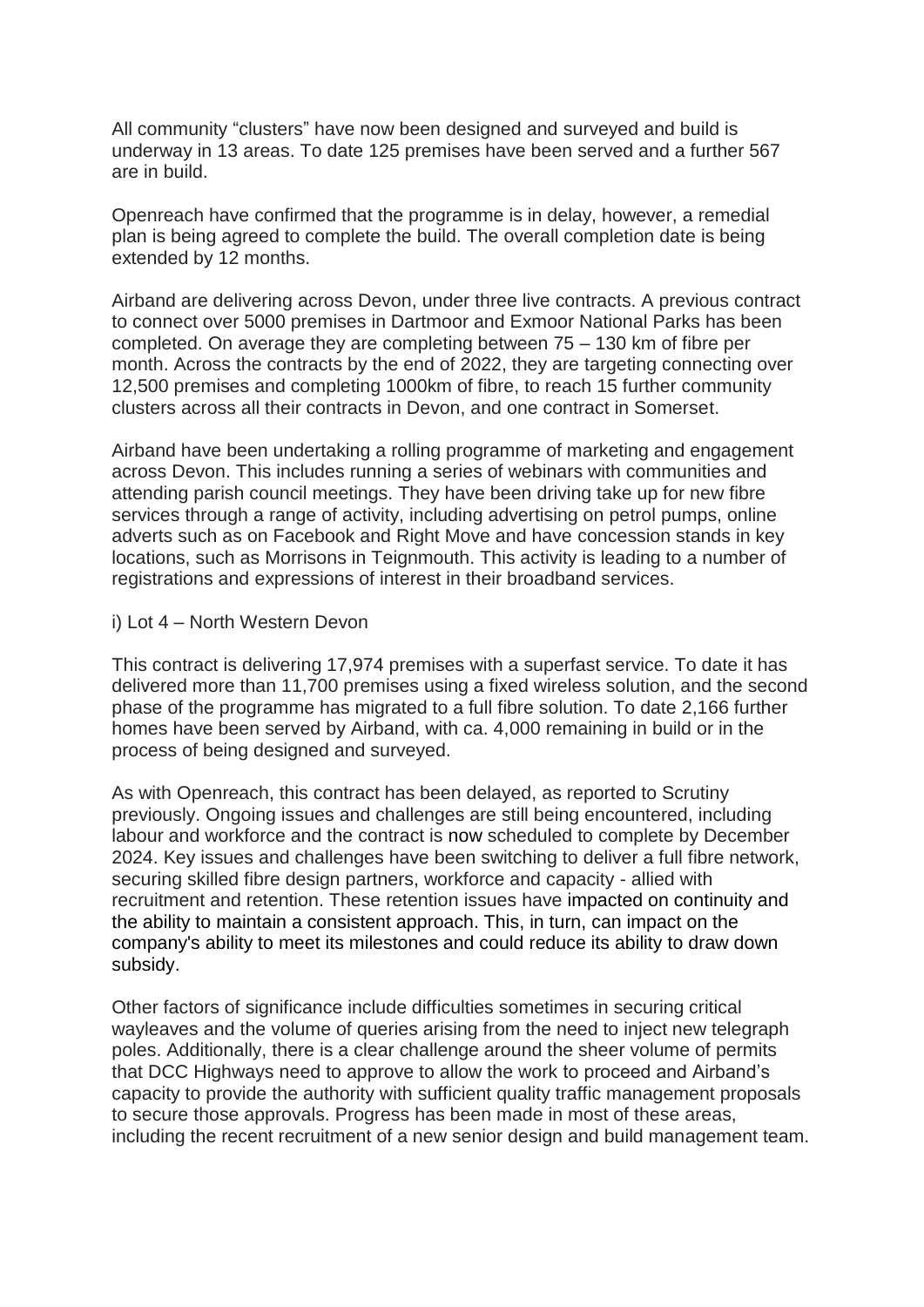Latest indicative dates have been provided on the Airband website [HERE](https://wholesale.airband.co.uk/cds) and communities are being kept up to date via Airband and CDS.

#### ii) Lot E – East and Mid Devon Area

This contract, which will deliver new fibre connections to 13,890 homes and businesses, is also in delay, and CDS are working with Airband to complete a remedial plan and set of updates and communications to residents affected. There are similar reasons for the delay, in particular the appointment of strategic civils and design partners has taken longer than anticipated, continued difficulty in agreeing critical wayleaves impacting on Airband's ability to finalise the designs and commit to a build schedule and the permitting this requires. A key part of approving the revised plans and timescales will be reaching agreement on extending public funding.

However, design and survey work has been completed in 1 cluster between Tiverton and Nomansland, serving circa 600 premises, and build is well advanced with completion scheduled for Q2 2022/23. Survey and design activities have begun in clusters between Sampford Peverell and Bradninch as well as between Seaton, Gittisham and Sidmouth with clarity on the next to go into build expected shortly. To date there are 3 live connections in this Lot area and a further 115 premises can take a service and orders are being placed.

Airband are a founding partner in the Common Wholesale Platform initiative which is scheduled to go live in April 2023. This initiative is designed to provide a transparent mechanism for any internet service provider (ISP) to sell a service to any resident, regardless of the network over which the service travels. This is set to expand considerably the range of ISPs available on the new networks currently being built by Airband (and other AltNets)

#### iii) Lot F – South Devon

This contract will deliver new fibre connections to 14,398 homes and businesses. Design and survey work has been completed in 2 clusters from Exminster to Starcross and from Ashcombe to Bishopsteignton, serving 1,200 premises, and build is well advanced with completion scheduled for Q2 2022/23. Survey and design activities have begun in clusters between Marldon and Dainton and around Totnes with clarity on the next to go into build expected shortly. To date there are 88 marketable premises.

However, looked at overall, this contract is also in delay, and CDS are working with Airband to complete a remedial plan and set of updates and communications to residents affected. Again, there are similar reasons for the delay, in particular appointing of strategic civils and design partners has taken longer than anticipated, continued difficulty in agreeing critical wayleaves impacting Airband's ability to finalise the designs and commit to a build schedule and the permitting this requires. A key part of approving the revised plans and timescales will be reaching agreement on extending public funding.

### **4. Mobile Boost Scheme**

This is a programme funded by the Heart of the Southwest LEP and being delivered by CDS across Devon and Somerset. It aims to upgrade 4G coverage within homes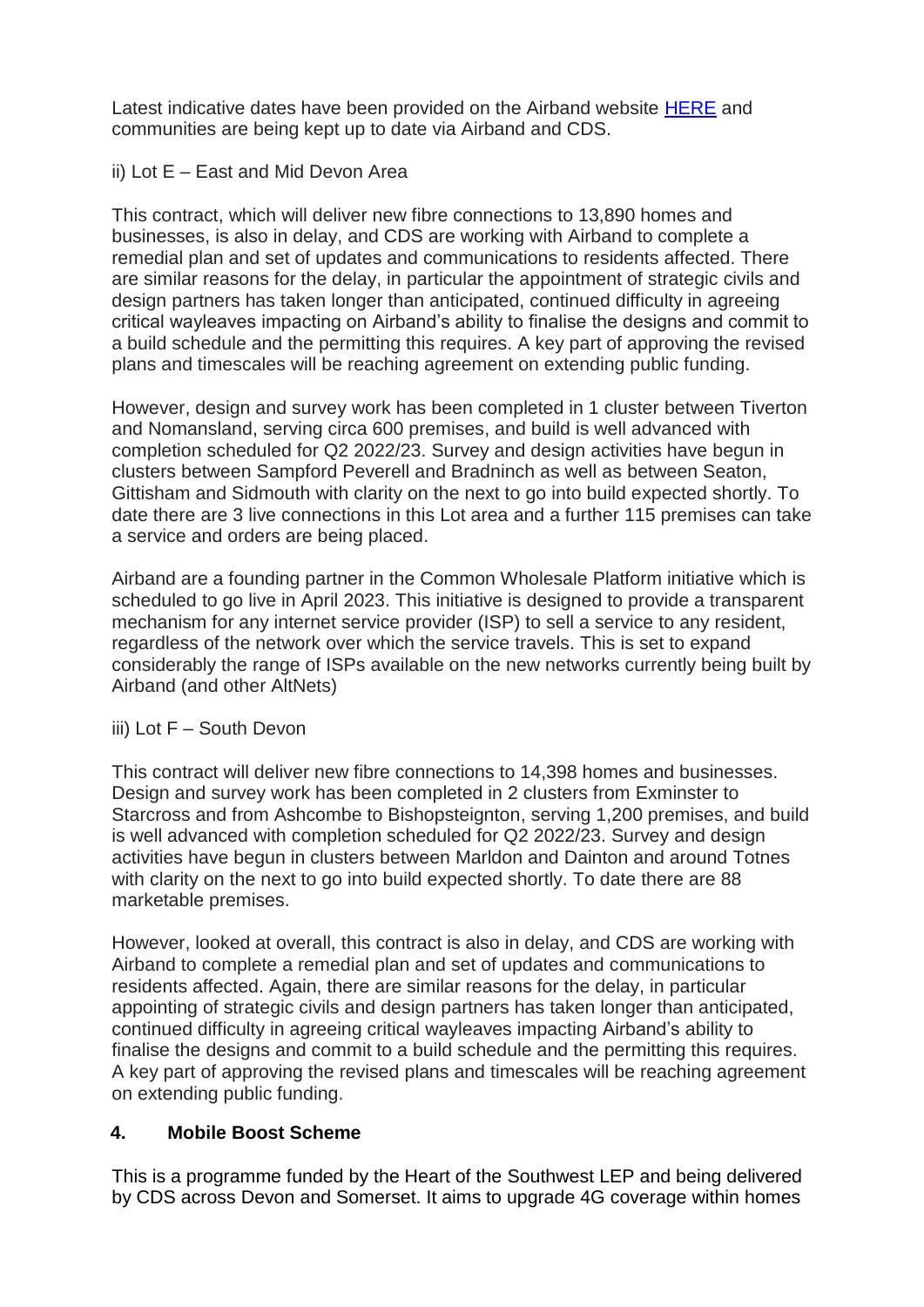and businesses overcoming the financial costs and lost opportunities that businesses report from their inability to make and receive calls from their premises. It targets those businesses and residents which have no adequate coverage from any operator or only one operator and offers vouchers worth between £450 and £1,200 depending on which technology option is chosen. The vouchers cover most of the cost of the equipment and installation, with the homeowner or business being asked to invest the balance.

To date in Devon, we have 5 providers on the scheme, all are registered with or in the process of being assessed for membership in Trading Standards' Buy with Confidence scheme. There have been more than 2,440 applications for a voucher, and 657 installs have taken place with a further 140 in the pipeline.

The Mobile Boost Scheme has been promoted through city, district and county councils, organisations supporting businesses, business membership organisations and through DALC. Case studies featuring beneficiaries of the Mobile Boost Scheme are being collated for each of the Devon district areas. These include a case study of a business beneficiary in the South Hams area, an area identified in the funding bid for the scheme as having a high number of "not spots". The case studies will be published to the CDS website and will be used to help promote the scheme going forward.

### **5. Project Gigabit**

National plans are advancing to invest the announced £1.25bn in the Autumn Spending Review to deliver an increase in gigabit access to 86% of the country by 2025. This is part of the wider £5bn investment previously announced. The National Gigabit Programme is being run centrally by BDUK/DCMS, who will hold contracts with providers to deliver full fibre networks.

The delivery landscape for fibre across the region (and the rest of the country) has changed beyond recognition over the last 2 to 3 years. The sector continues to attract strong investment from private equity backers, both UK and internationally based. At present, there are at least 11 fibre providers delivering in parts of the CDS region, driving the previously mentioned competition for access to existing infrastructure, project management experience, civils and design capacity as well as access to our highways network.

Whilst this is a positive change in some respects, it tends to mask the reality that much of this build activity and competition is focussed on the urban (thus cheaper to build) parts of our region – essentially overbuilding premises that already have access to superfast broadband through earlier CDS (and commercial) build phases.

A key challenge is to monitor and manage our activities to ensure that such commercial activity does not end up consolidating the digital divide by rendering today's very hard to reach rural properties into tomorrow's unreachable properties.

Work is now underway by Building Digital UK (BDUK) to start planning delivering Project Gigabit across Devon and Somerset by BDUK, and CDS is working to support their knowledge and approach. The starting position is to test current market proposals and plans, and this exercise has started, by BDUK, as a rolling programme of market engagement. CDS is working with BDUK to establish: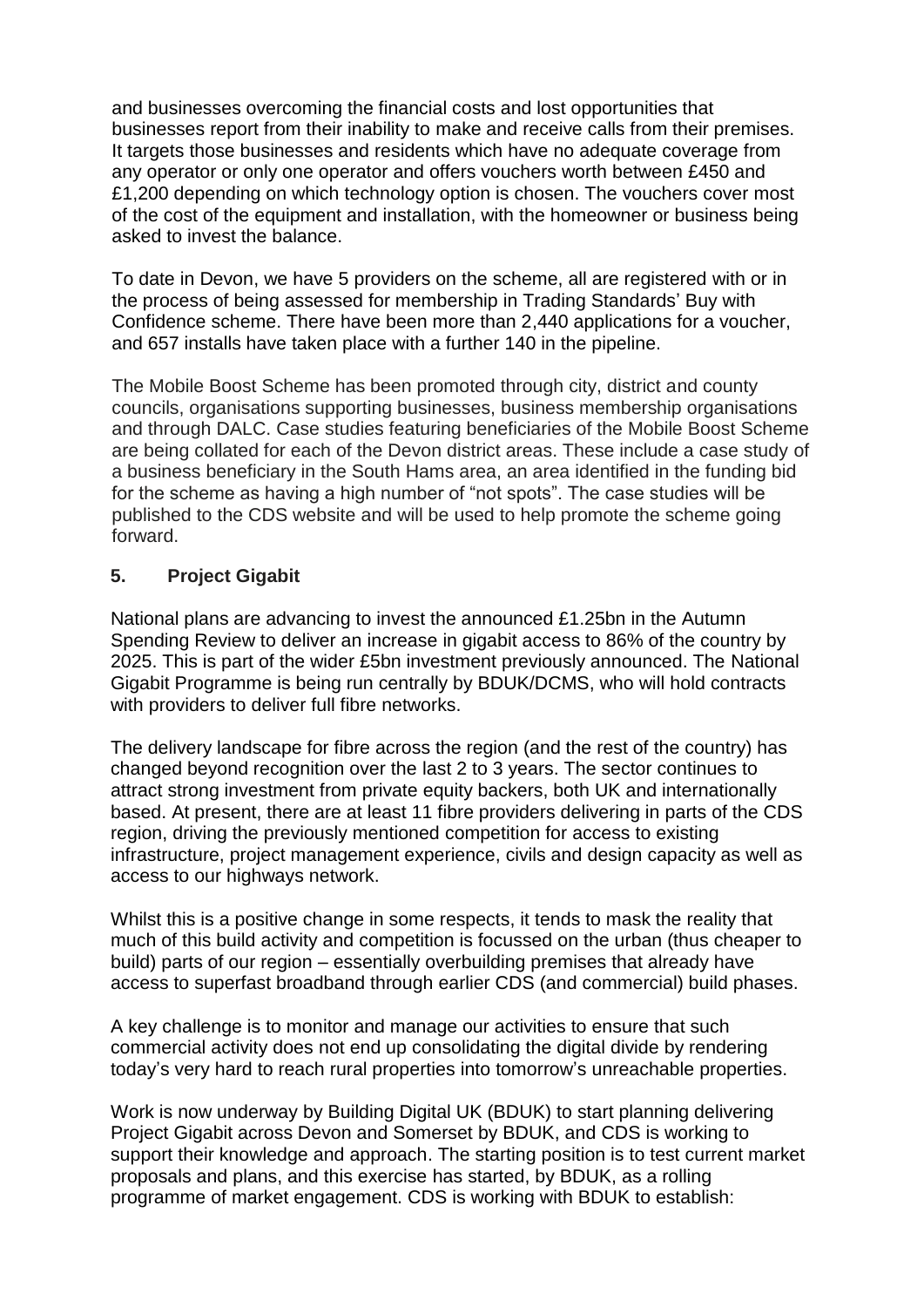a) Timescales and programme for delivering Project Gigabit across Devon and Somerset.

At present, we understand that the initial elements include a rolling Open Market Review (OMR) process that will begin imminently, followed by a public review on the results of this OMR by the end of this year. At this point and throughout the consultation there will be a suspension of eligibility for the Gigabit Voucher Scheme until such point as it is concluded. Intervention areas are then determined by Government, and procurements are undertaken, with a target date for contracts to then be let in early 2024.

b) Role and resources commitment from CDS to support the national programme

We understand that as a local body we are likely to be asked to resource and be responsible and/or accountable for:

- Ensuring best practice is adopted and provide support for local engagement with communities to avoid any issues arising in a Highways context
- Management of enquiries and issues, working with BDUK to ensure consistent messaging
- Acting as an escalation point from Local Government to BDUK
- Briefing and working with local politicians
- Contribute to and support benefit realisation (including Demand Stimulation)
- Management of Press and public relations
- Undertaking on-the-ground checks where required
- Support with local data and intelligence, contribute to setting procurement/intervention areas

c) Alignment with current CDS programmes to ensure capacity and workforce are retained to complete the CDS contracts and avoid double-subsidy.

• Seeking further clarification

d) Proposed procurements, scale, levels of investment and start dates.

• Seeking further clarification

### **6. Vouchers and Community Approaches**

a) Gigabit Broadband Voucher Scheme / Rural Gigabit Vouchers

In parallel with the contracts and programmes being delivered directly by CDS, the team continues to work closely with BDUK to expand take-up of the Government's Rural Gigabit Voucher programme. CDS offers support to communities who wish to contract with telecoms providers to design and shape bespoke broadband solutions for their areas.

Vouchers must be used as part of a community scheme, comprising two or more premises. To be eligible, premises must be defined as rural, currently not be able to